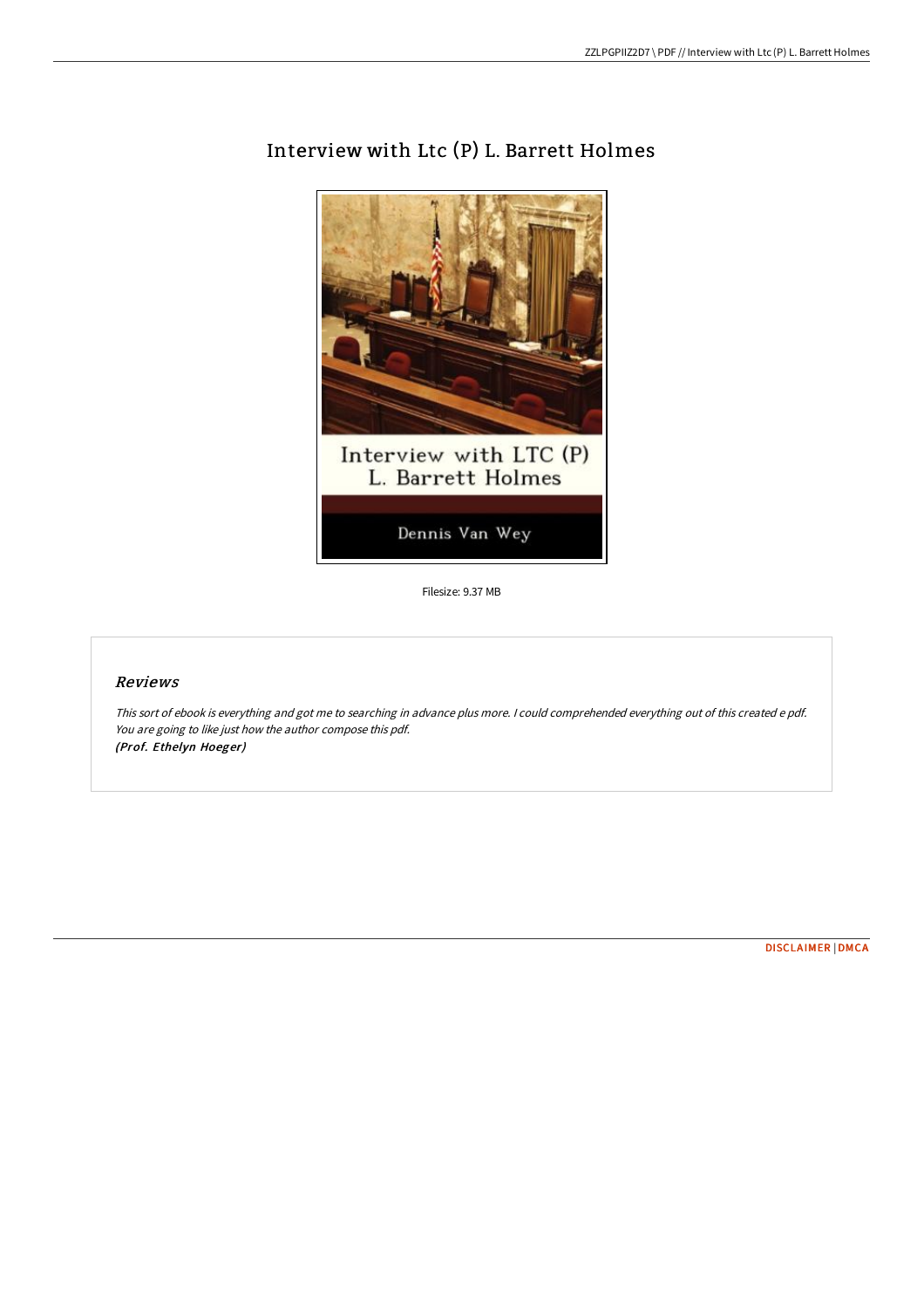## INTERVIEW WITH LTC (P) L. BARRETT HOLMES



To download Interview with Ltc (P) L. Barrett Holmes PDF, you should refer to the web link below and save the document or gain access to additional information which might be highly relevant to INTERVIEW WITH LTC (P) L. BARRETT HOLMES book.

Bibliogov, United States, 2013. Paperback. Book Condition: New. 246 x 189 mm. Language: English . Brand New Book \*\*\*\*\* Print on Demand \*\*\*\*\*.Lieutenant Colonel (P) L. Barrett Holmes served as the commander of the 20th Engineer Battalion in support of the 1st Brigade Combat Team, 1st Cavalry Division in Iraq from March 2004 until March 2005. Predeployment training consisted of preparation at the National Training Center (NTC) in preparation for Operation Iraqi Freedom I, but they did not deploy as initially planned. For the next year, his command planned for the stability and support operation with a return to NTC when the training center was converting to stability and support operations style training. This was supplemented by additional training at Fort Hood including convoy live fire training. Training continued while deployed to Kuwait. Holmes area of responsibility consisted of eastern Baghdad from the Tigris River to the east within the districts of Sadr City (Thawra) and 9 Nissan, an area that has an estimated five to eight million residents. His soldiers operated in a three forward operating base configuration: Camp Eagle to the north, Camp Cuervo to the south, and off to the west Iron Horse Base. The transition between 1st Armored Division and the 1st Cavalry Division was still being completed when the Sadr City uprising began. This resulted in the 1st BCT having seven soldiers killed in action. Holmes also discusses a temporary shortage in the bulk water that went into tanks for showers, major infrastructure reconstruction projects with the sewer system and electrical grid. He highlights Colonel Abrams weekly civil-military operations meeting during which all task force executive officers briefed the civil affairs infrastructure activities being conducted: sewer, water, electrical and trash. He addressed the Labor Directory s efforts in Sadr City and the employment of Egyptians...

B Read Interview with Ltc (P) L. Barrett [Holmes](http://bookera.tech/interview-with-ltc-p-l-barrett-holmes-paperback.html) Online B [Download](http://bookera.tech/interview-with-ltc-p-l-barrett-holmes-paperback.html) PDF Interview with Ltc (P) L. Barrett Holmes